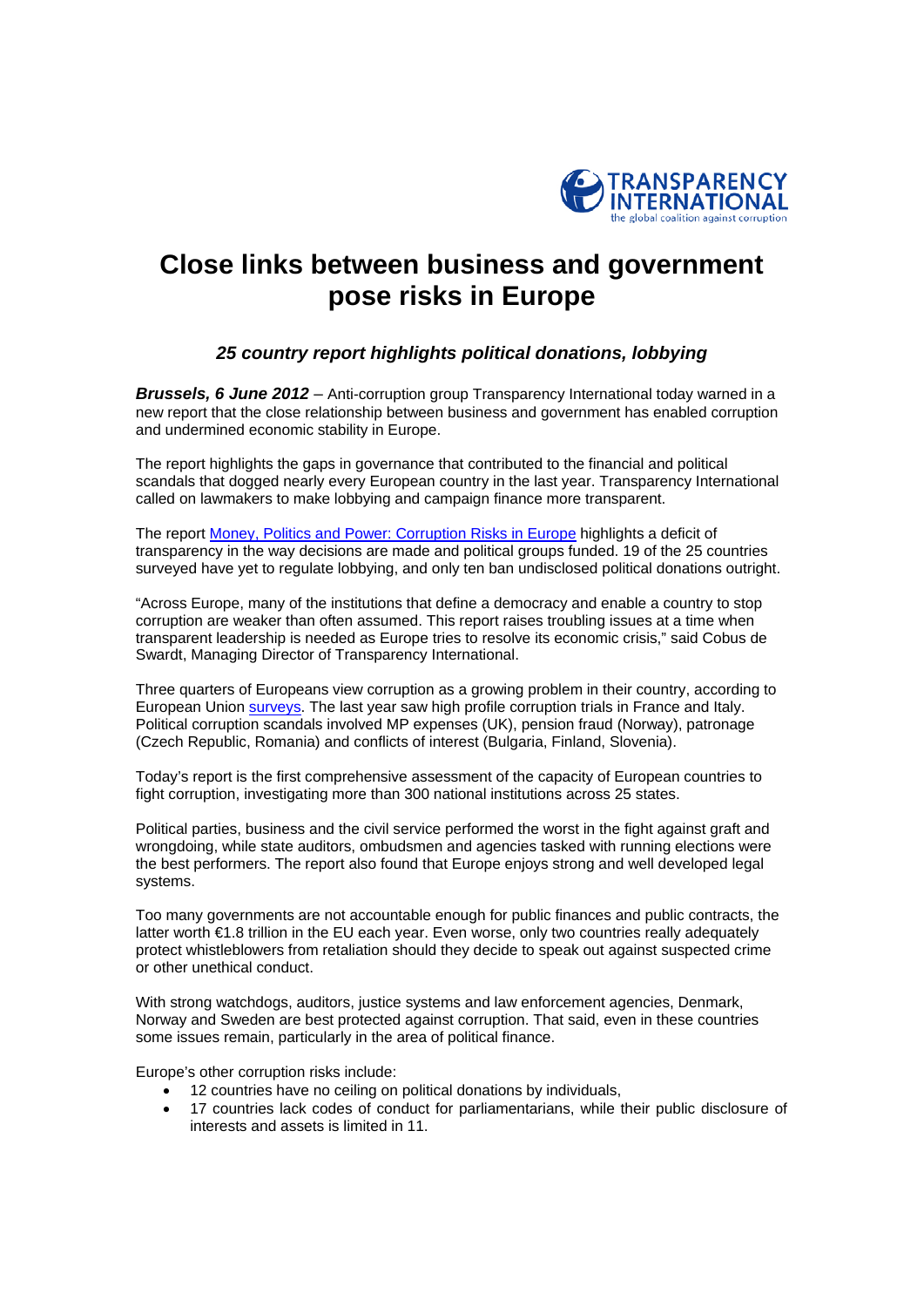There are barriers for people who want to access public information in 20 countries.

European governments should close these loopholes, Transparency International said.

Transparency International also called on the EU to set an example by adopting robust rules inside its own institutions.

###

*Transparency International is the global civil society organisation leading the fight against corruption* 

#### **Note to editors:**

National reports, photographs and quotes from the press conference are available at: <http://www.transparency.org/news/feature/enis>

Note to editors: *Corruption Risks in Europe* brings together the National Integrity Systems (the effectiveness of institutions and gaps that could allow corruption to occur) assessments of 25 European countries carried out in 2011: Belgium, Bulgaria, the Czech Republic, Denmark, Estonia, Finland, France, Germany, Greece, Hungary, Ireland, Italy, Latvia, Lithuania, the Netherlands, Norway, Poland, Portugal, Romania, Slovakia, Slovenia, Spain, Sweden, Switzerland and the UK. It is part of a pan-European anti-corruption initiative, supported by the European Commission home affairs department.

#### **Media Contact**

Thomas Coombes +49 30 34 38 20 666 Email: press@transparency.org

**Brussels**  Jana Mittermaier +32 2 23 58 621 Email: brussels@transparency.org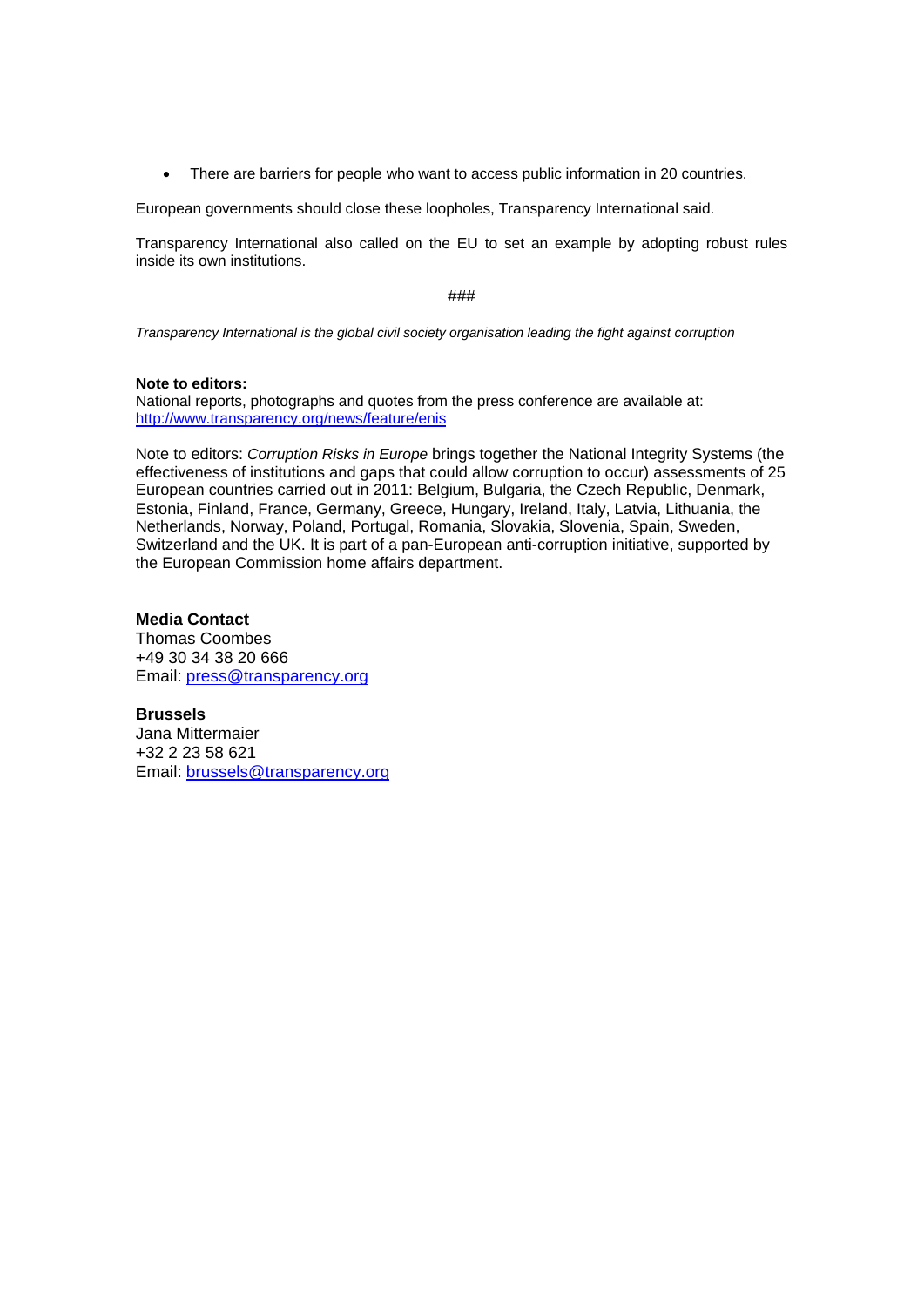## **Annex**

# **Breakdown of country performance**

|                       | 1. Money, Politics and Undue Influence                           |                                                                 |                                    |
|-----------------------|------------------------------------------------------------------|-----------------------------------------------------------------|------------------------------------|
|                       | Party Financing: undisclosed<br>contributions to parties banned? | Ceilings on political<br>donations from private<br>individuals? | Register of lobbyists in<br>place? |
| Belgium               | Only above a threshold                                           | Yes                                                             | <b>No</b>                          |
| <b>Bulgaria</b>       | Yes                                                              | Yes                                                             | No                                 |
| <b>Czech Republic</b> | Yes                                                              | <b>No</b>                                                       | <b>No</b>                          |
| <b>Denmark</b>        | Above threshold                                                  | <b>No</b>                                                       | <b>No</b>                          |
| Estonia               | Yes                                                              | No                                                              | <b>No</b>                          |
| Finland               | Above threshold                                                  | Yes                                                             | <b>No</b>                          |
| France                | Yes                                                              | Yes                                                             | Yes (Voluntary)                    |
| Germany               | Above threshold                                                  | <b>No</b>                                                       | Yes (Voluntary)                    |
| Greece                | <b>No</b>                                                        | Yes                                                             | No                                 |
| Hungary               | Above threshold                                                  | <b>No</b>                                                       | <b>No</b>                          |
| Ireland               | Above threshold                                                  | Yes                                                             | No                                 |
| Italy                 | Above threshold                                                  | <b>No</b>                                                       | No.                                |
| Latvia                | Yes                                                              | Yes                                                             | No.                                |
| Lithuania             | Yes                                                              | Yes                                                             | Yes                                |
| <b>Netherlands</b>    | No for individuals; above<br>threshold for legal entities        | <b>No</b>                                                       | No.                                |
| Norway                | Above threshold                                                  | <b>No</b>                                                       | <b>No</b>                          |
| Poland                | Yes                                                              | Yes                                                             | Yes                                |
| Portugal              | Yes                                                              | Yes                                                             | <b>No</b>                          |
| Romania               | Above threshold                                                  | Yes                                                             | No                                 |
| Slovakia              | Yes                                                              | <b>No</b>                                                       | No                                 |
| Slovenia              | Above threshold                                                  | Yes                                                             | Yes                                |
| Spain                 | Yes                                                              | Yes                                                             | <b>No</b>                          |
| Sweden                | No                                                               | No                                                              | No                                 |
| Switzerland           | No                                                               | No                                                              | No                                 |
| <b>UK</b>             | Above threshold                                                  | <b>No</b>                                                       | Yes (partially)                    |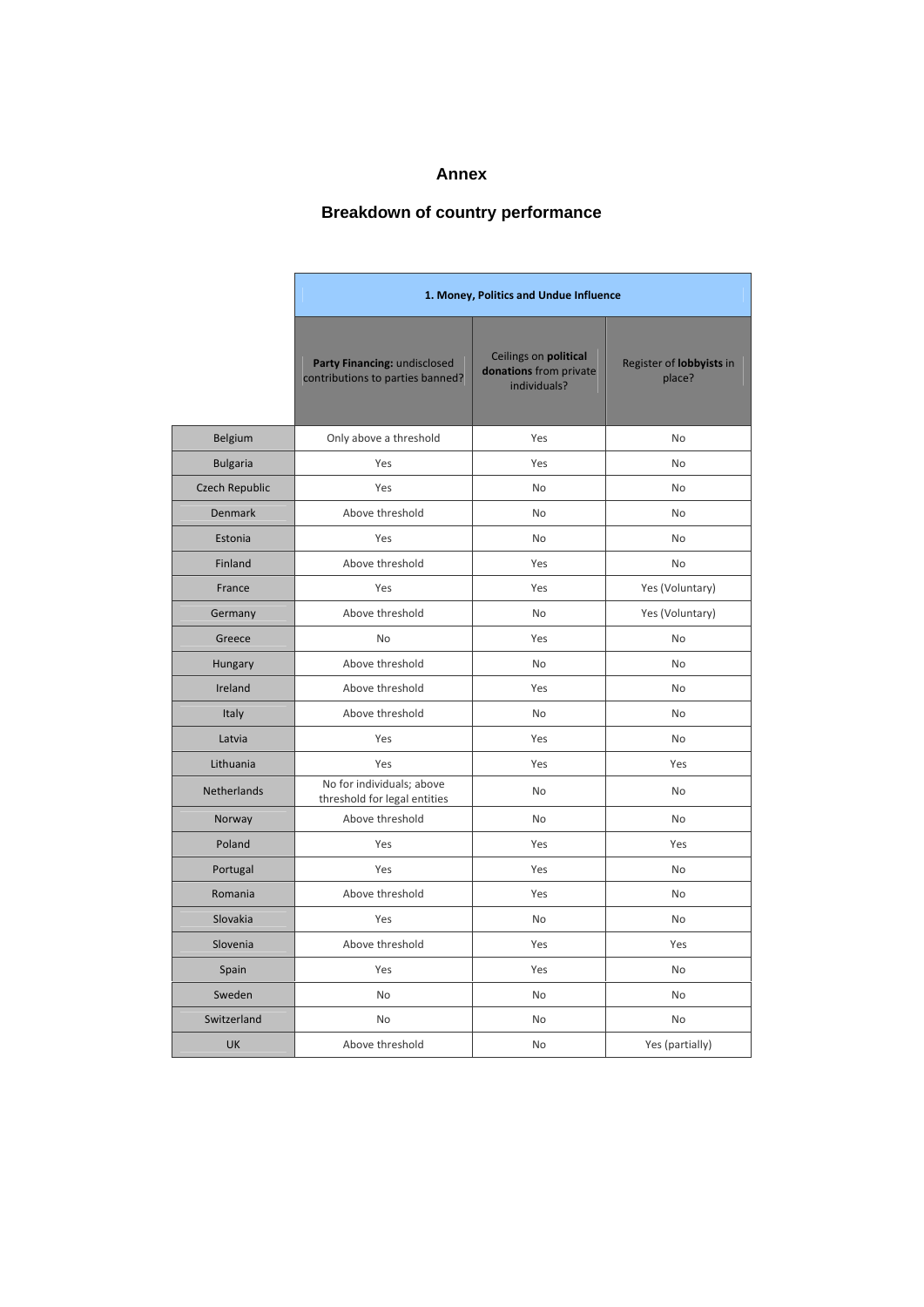|                 | <b>Rules for parliamentarians</b>             |                                                                                        |  |
|-----------------|-----------------------------------------------|----------------------------------------------------------------------------------------|--|
|                 | Code of conduct for<br>members of parliament? | Are MPs' income, assets and<br>interests declarations broad<br>and publicly available? |  |
| Belgium         | <b>No</b>                                     | <b>No</b>                                                                              |  |
| <b>Bulgaria</b> | No                                            | Yes                                                                                    |  |
| Czech Republic  | No                                            | No                                                                                     |  |
| <b>Denmark</b>  | No                                            | No                                                                                     |  |
| Estonia         | No                                            | Yes                                                                                    |  |
| Finland         | No                                            | Yes                                                                                    |  |
| France          | Yes                                           | No                                                                                     |  |
| Germany         | Yes                                           | No                                                                                     |  |
| Greece          | Yes                                           | No                                                                                     |  |
| Hungary         | No                                            | No                                                                                     |  |
| Ireland         | Yes                                           | Yes                                                                                    |  |
| Italy           | No                                            | No                                                                                     |  |
| Latvia          | Yes                                           | Yes                                                                                    |  |
| Lithuania       | Yes                                           | Yes                                                                                    |  |
| Netherlands     | No                                            | No                                                                                     |  |
| Norway          | No                                            | Yes                                                                                    |  |
| Poland          | Yes                                           | Yes                                                                                    |  |
| Portugal        | No                                            | Yes                                                                                    |  |
| Romania         | No                                            | Yes                                                                                    |  |
| Slovakia        | No                                            | Yes                                                                                    |  |
| Slovenia        | No                                            | No                                                                                     |  |
| Spain           | <b>No</b>                                     | Yes                                                                                    |  |
| Sweden          | No                                            | Yes                                                                                    |  |
| Switzerland     | No                                            | No                                                                                     |  |
| UK              | Yes                                           | Yes                                                                                    |  |